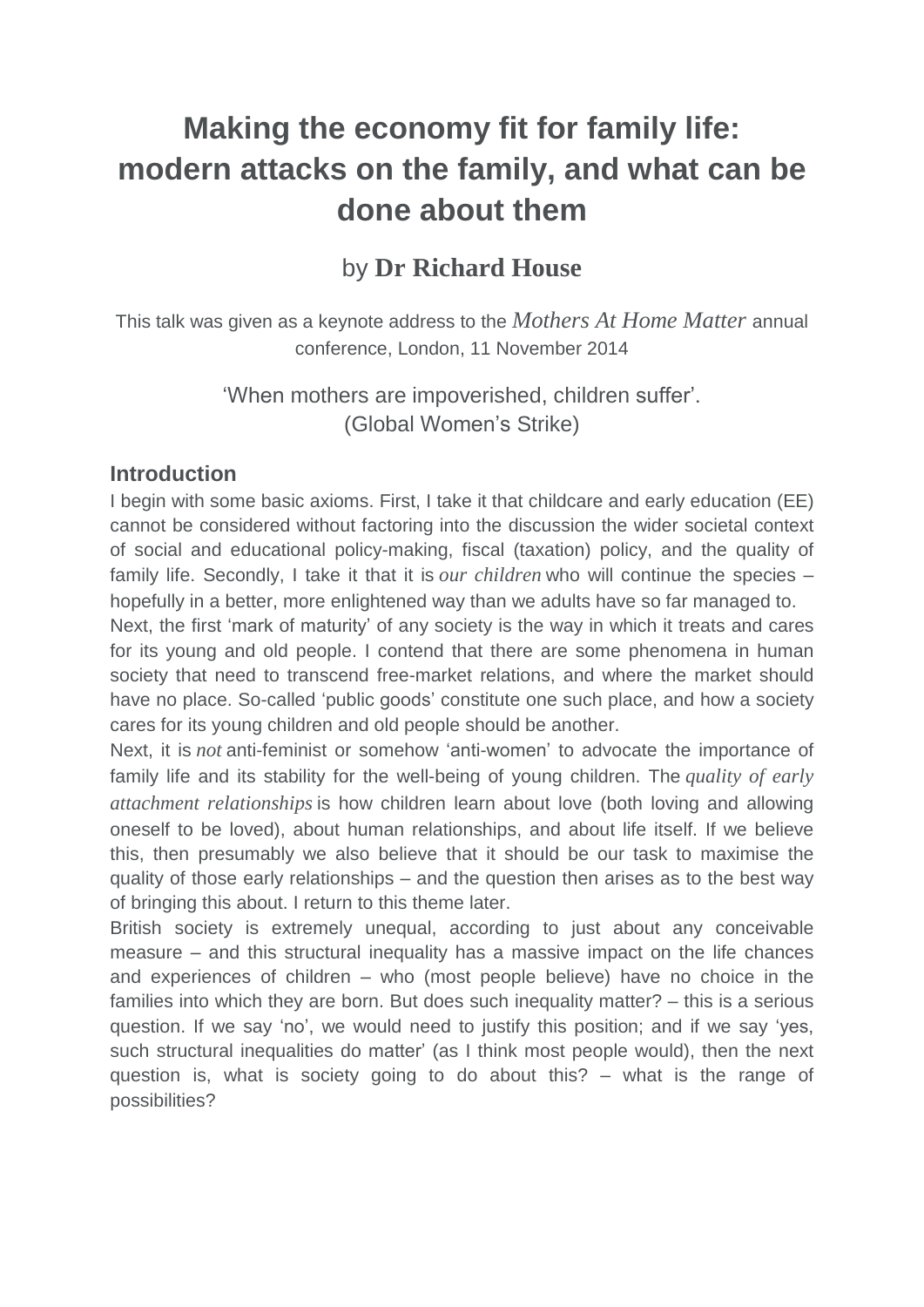# **Economy-centric policy recommendations for early childhood**

With the Confederation of British Industry now joining the cacophony of establishment voices advocating universal childcare availability at younger and younger ages, adding to Chancellor George Osborne's drive to get half a million stayat-home mothers back to work by 2016 (*Daily Telegraph*, 22 October), there are comparatively few organisations and individuals left which are challenging this childcare ideology. My core thesis in this talk is that, in England at least, policy making for young children is driven far more by the flawed individual psychologies of our policy-makers and by the needs of the neoliberal economy, than it is by children's, parents' or families' well-being.

In stark contrast, some 18 months ago, the Global Women's Strike (GWS) movement issued a petition, in which they demand that:

- **1. Caring is recognised as vital work for the whole society; and**
- **2. All carers, including mothers, are paid a living wage for this indispensable work, including paid time off.**

This latter proposal could scarcely be more different from that of the CBI and the main political parties' unseemly 'Dutch auction' on childcare. In Global Women's Strike's petition preamble, we read that '*Mothers are the primary carers everywhere in the world'*, and that '*Carers are impoverished. Income Support is being abolished. Child Benefit, society's commitment to children, is no longer universal. Carer's Allowance is insultingly low and most carers don't even qualify*.' Moreover, *'Mothers are told they are "workless", with earning being more important than caring. Clients are pushed into jobs regardless of hours, pay or childcare provision.*' And we read further than *'Having to fit caring around jobs results in overwork, exhaustion and illhealth.*'

Three propositions are advanced here to throw light on what is happening to family life under our current economic system. I will draw substantially on Sue Gerhardt's recent book, *The Selfish Society: How We All Forgot To Love One Another and Made Money Instead* (Simon & Schuster, 2010; the first edition of Gerhardt's classic book *Why Love Matters* was published 6 years earlier, in 2004).

**Proposition 1: Employers disown any responsibility for the quality of family life** Gerhardt writes: 'Historically, employers have never acknowledged that the working conditions they offered have affected the family and they have never taken any responsibility for their impact on the family' (p. 327). Gerhardt adds further that 'we could demand that employers must now use some of their profits to contribute to the social costs of employing parents of young children' (ibid.) Put somewhat differently, we can say that the demanding of time and resources for caring has the intention of making economic and social policies serve the needs of people, thus heralding a move away from what is seen as 'the uncaring market' in the sphere of the family.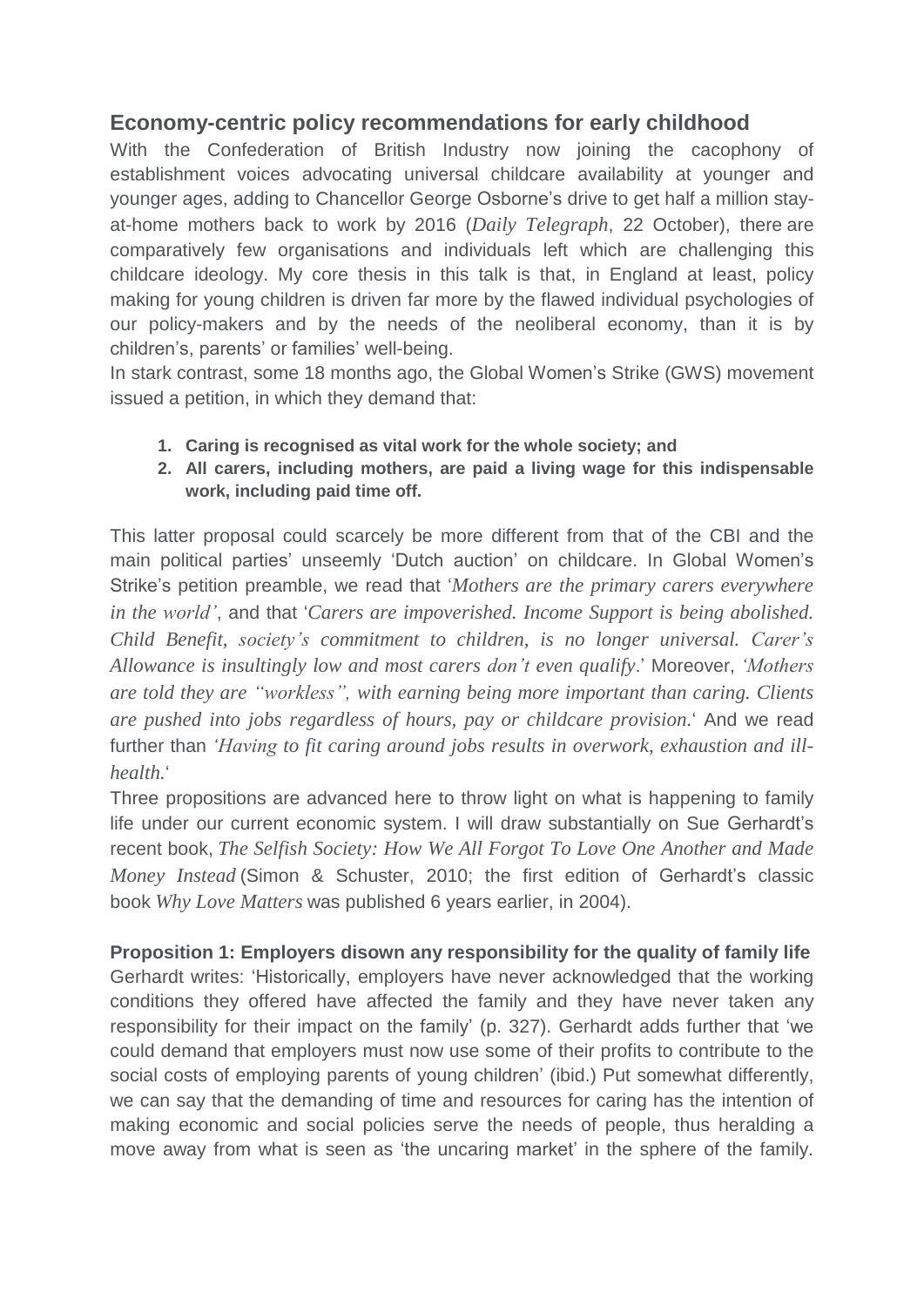Note also that the CBI's recent advocacy of earlier universal childcare doesn't begin to respond adequately to the malaise of modern family life in advanced capitalism.

#### **Proposition 2: Young children are being forced into growing up too quickly**

A further proposition concerns the related issue of children growing up too quickly in modern society – indeed , this can be seen as a direct consequence of the way in which the culturally embedded lives of families are subject to the vicissitudes of the economic system. Sue Gerhardt again: 'there seems to be an urgency about growing up fast – so as to be as little trouble to your carers as possible'. Gerhardt makes the even bolder claim that 'The drive for everyone to be *economically* self-sufficient has pushed us into an expectation that everyone should be *emotionally* self-sufficient – even babies' (p. 203, her italics). In other words, the claim is that the ideological neoliberal imperative that demands economic self-sufficiency and independence generates a similar dynamic in the emotional development of young children, with time at a premium and children's early lives being cast in the image of the market.

#### **Proposition 3: The collusive role of the policy-maker**

A third proposition concerns the role that policy makers are taking – or not taking – in the rapidly deteriorating quality of modern family life. Gerhardt again: '…politicians are limited by their own emotional and moral development… [because of which] it becomes difficult to entrust them with "parenting" the nation-state on our behalf" (p. 253). What Gerhardt is saying here is that our largely public-school educated policymaking elite tend to have disturbed early attachment issues from early childhood, which at the time typically provoked premature development and an intellectual precocity that render them unable to make emotionally intelligent and developmentally appropriate policy-making decisions about children and family life.

The recent book by Nick Duffell, *Wounded Leaders*, makes the same essential point. For Duffell, in a book which is already causing quite a stir, he radically questions the impact of the public schooling system on children's character development, highlighting the effect of an emotionally deprived background on Britain's current political leaders. The British public school elite are typically severed from normal family life at a young age, and as institutionalised children they learn a harsh lesson – viz. that their survival depends on the ruthless repression of their feelings. When in positions of political power, this elite then looks after its own class, and it rationalises the impact on the rest of us, unconsciously seeing the world through lenses that are clouded by their own early experience – i.e. *Deprivation is good for you!* Sue Gerhardt agrees: 'the people who lead the banks, governments or corporations bring their psychological attitudes and values to their public tasks. They shape the culture in their own image, often demonstrating the same problems in facing difficult realities as do narcissistic individuals.' (p. 45).

## **Some Implications**

One key implication of the arguments presented here is that both the political left *and* the political right have a lot to answer for: in the case of the latter, what is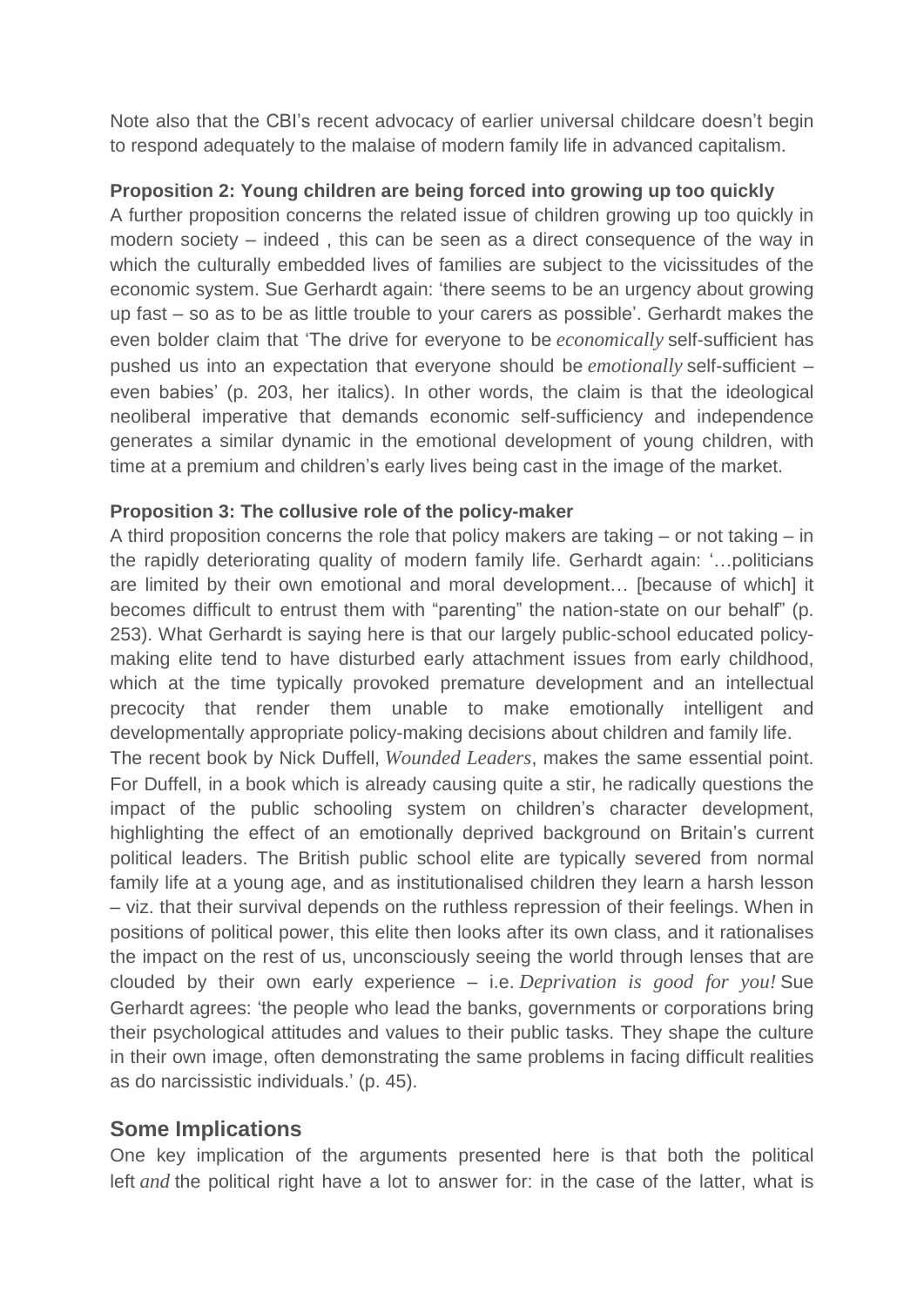promoted is free-market capitalism, materialism, acquisitiveness, individualism, narcissism, the commodification of caring, and an *anti*-dependency mentality… – which, *in extremis*, can lead to the view that 'There is no such thing as society'. While on the political left, we see a predominance of atheism and secularism, and associated 'political correctness'; versions of philosophical realism and materialism (e.g. see Marxism); and the creeping 'nationalisation' of childhood/family life, and the associated demise of the family as an institution for 'holding' the healthy development of the next generation (cf. how often the political left denigrates the traditional family configuration). So in terms of the quality of family life, there exists a compelling case for casting a plague on the houses of both the Right *and* the Left.

It was Christopher Lasch who, in 1979, first coined the now iconic phrase 'the culture of narcissism' in his book of the same title; psychologists Wallach and Wallach then picked up the torch soon afterwards with their little known but important book *Psychology's Sanction for Selfishness;* and an increasing number of commentators have been picking up on this theme, including Sue Gerhardt, Twenge and Campbell's *The Narcissism Epidemic* (The Free Press, 2009), and a number of psychoanalytic theorists. Sue Gerhardt's key point is that many of the problems in present-day society stem from our child-rearing practices. One can also argue that going hand in hand with the rise of narcissistic materialism and consumerism has gone the demise of any *spiritual* dimension in relation to early childhood experience, with materialism and acquisitiveness increasingly trumping, and even obliterating, love and caring.

I posed the question earlier as to what options we possess for responding to the current malaise of family life and early childhood experience. There exist a number of possibilities.

(1) We could address head-on the distribution of income and wealth, and the power differentials in society. The only problem here is that political leaders of every main political party have shown no appetite whatsoever for addressing this issue – it seems that the neoliberal economic system is sacrosanct, and its highly perverse distributional outcomes cannot be tampered with to any significant extent.

(2) We could focus massive resources on helping build local communities (as they say, 'It takes a village to raise a child') – but with over 600 Sure Start centres having been closed since 2010, this also seems a remote possibility.

(3) Thirdly – and this *does* seem to be the current policy – we could focus massive resources on early education, in an attempt to load all responsibility for addressing the huge inequalities in early life-chances on to the 'nappy curriculum'. But not only can early education not begin to address what are *structurally* generated inequalities, but the accompanying 'schoolifying' agenda has all manner of well-documented toxic sequelae. And when we add to this the elephant in the room that is England's unconscionably early school-starting age, then we can really see how the 'schoolification' of early childhood, with its age-inappropriate early learning, might well map very elegantly on to the 'wounded healer' histories of our policy-makers, referred to above.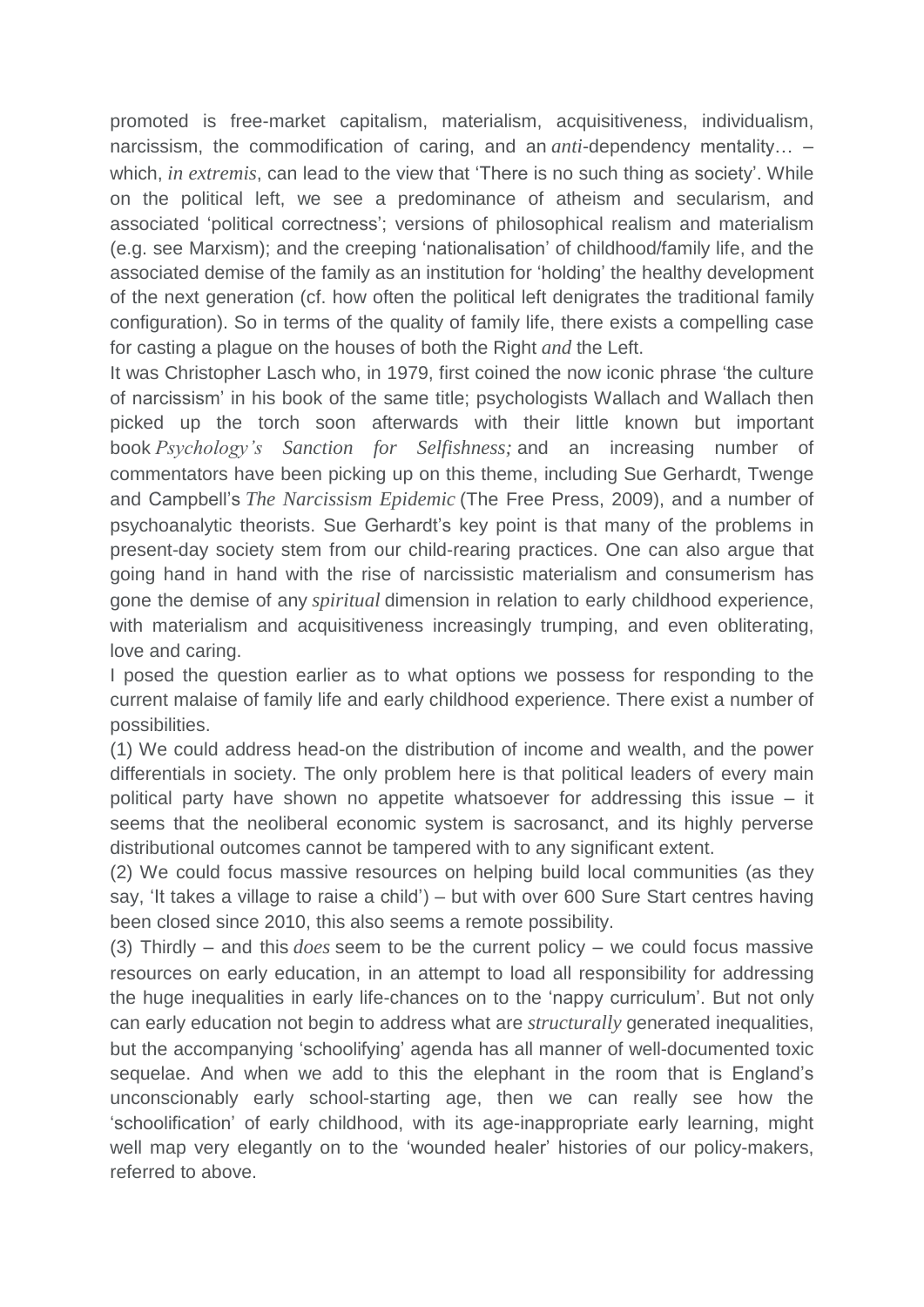Another elephant in the room here might be whether those who are in a privileged economic position *really* want the life chances of children from lower stations in life to improve – because if one answers 'yes' to this question, it will almost certainly mean that *one's own* children will end up being worse off in this 'zero-sum' world. Are those who currently possess disproportionate economic and political genuinely prepared to countenance this equalising possibility? – because if they aren't, then I submit that any superficial, rhetorical claims to support the enhancing of the life chances of more deprived children is little more than meaningless, strategically expedient froth.

## **Conclusion**

In conclusion, just as we should make schools ready for children in all their rich diversity, rather than making children ready for school, using same logic, I maintain that *we should be making the economy ready for children and families* (whatever this takes), rather than making families fit into the demands of the economic system (whatever the cost). And in order to bring this about, top-down political change seems the least likely approach that will bear fruit. What we therefore need is a genuinely grass-roots, bottom-up social movement, mobilising in every possible way to halt and reverse the economic imperatives that are making it ever-more difficult for parents to live unhurried, high-quality lives in their young children's early years.

More specifically, I have forayed into the controversial question of the 'mass psychology' of government policy makers, and why it might be that family and childcare policy-making seems to be so thoroughly ideological in nature, and seems to cut across class and party-political divides to create a particularly toxic kind of consensus. On this view, we need to begin to look at the *individual psychological histories* of policy-makers (another example of which is Leo Abse's dissection of the formative traumata in Tony Blair's life – see *Tony Blair: The Man Who Lost His Smile*, Robson Books, 2003), seeking out what it might be about those early histories that is generating such objectionable policy-making outcomes. The theme I have mentioned above has been that of the English public school system, the way in which early attachment experiences are typically disrupted in that system, and the way in which this can influence the belief systems and behaviour of those subjected to it. While this explanation may well successfully account for some of the observed variance in policy-makers' attitudes to these issues, it is almost certainly not enough, and we will need complementary *structural-level* explanations as well, which focus on the compelling logic of the neoliberal economic system and how it coerces certain attitudes and beliefs (and silences other, more beneficent possibilities), that seem to cut right across the normal party-political divides. Though suggestive and persuasive, the overall argument developed here clearly needs far more filling out than I've been able to achieve in this short address.

So just to return again to why this is so important, I'll end with some quotations from the admirable Global Women's Strike. Asking for 'a living wage for mothers and other carers', they argue that 'Having to fit caring around jobs results in overwork, exhaustion and ill-health… When caring work is devalued, people, relationships and